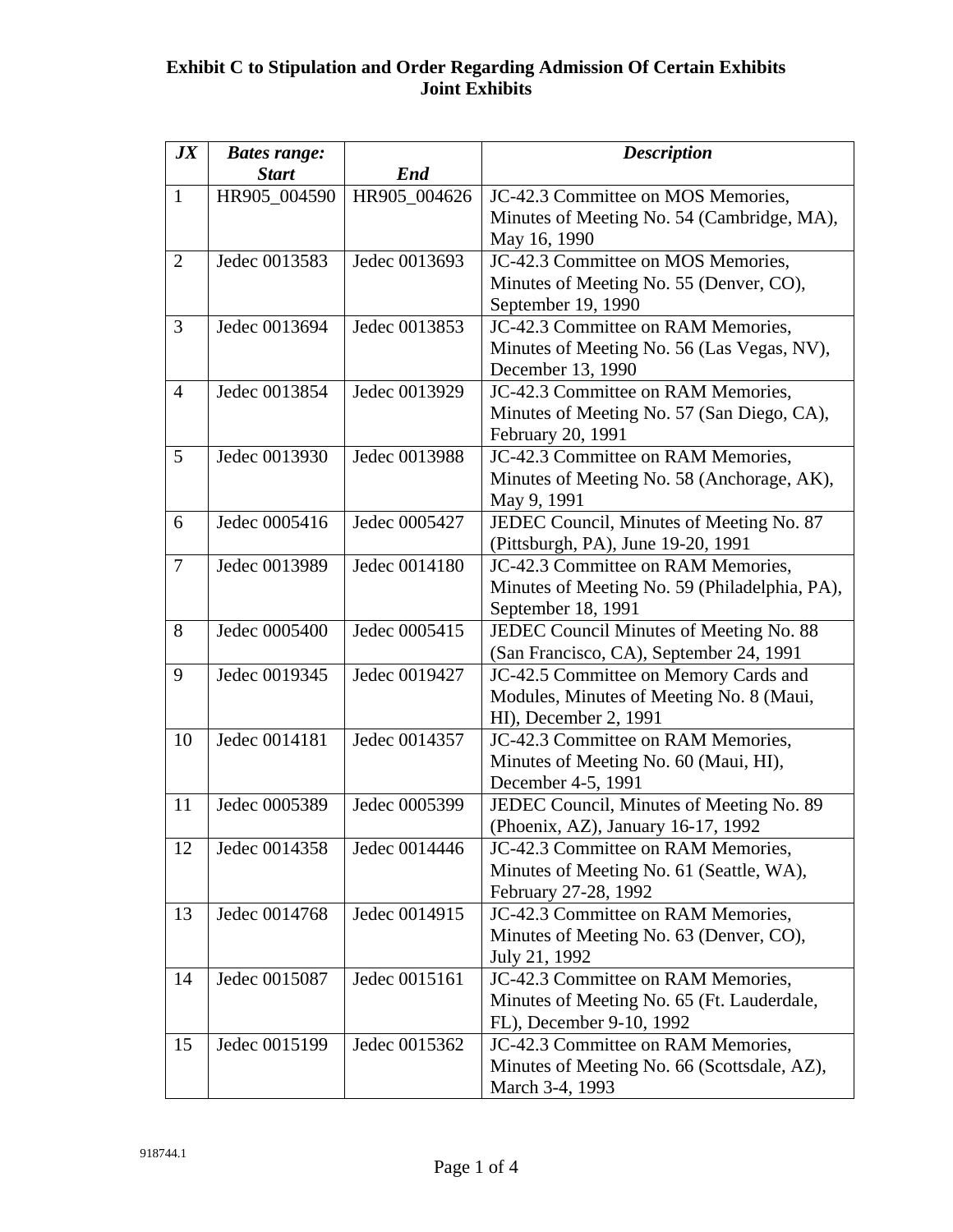| 16 | Jedec 0015363 | Jedec 0015481 | JC-42.3 Committee on RAM Memories,                                            |
|----|---------------|---------------|-------------------------------------------------------------------------------|
|    |               |               | Minutes of Meeting No. 67 (Chicago, IL), May<br>19-20, 1993                   |
| 17 | Jedec 0015482 | Jedec 0015630 | JC-42.3 Committee on RAM Memories,                                            |
|    |               |               | Minutes of Meeting No. 68 (Boston, MA),                                       |
|    |               |               | September 23, 1993                                                            |
| 18 | Jedec 0015652 | Jedec 0015793 | JC-42.3 Committee on RAM Memories,                                            |
|    |               |               | Minutes of Meeting No. 69 (San Diego, CA),                                    |
|    |               |               | December 8-9, 1993                                                            |
| 19 | Jedec 0015797 | Jedec 0015870 | JC-42.3 Committee on RAM Memories,                                            |
|    |               |               | Minutes of Meeting No. 70 (Orlando, FL),<br>March 9, 1994                     |
| 20 | Jedec 0015871 | Jedec 0015981 | JC-42.3 Committee on RAM Memories,                                            |
|    |               |               | Minutes of Meeting No. 71 (New York, NY),                                     |
|    |               |               | May 25, 1994                                                                  |
| 21 | Jedec 015982  | Jedec 0016090 | JC-42.3 Committee on RAM Memories,                                            |
|    |               |               | Minutes of Meeting No. 72 (Albuquerque,                                       |
|    |               |               | NM), September 13, 1994                                                       |
| 22 | Jedec 0016091 | Jedec 0016225 | JC-42.3 Committee on RAM Memories,                                            |
|    |               |               | Minutes of Meeting No. 73 (Maui, HI),                                         |
|    |               |               | December 7, 1994                                                              |
| 23 | Jedec 0016226 | Jedec 0016304 | JC-42.3 DRAM Task Group Meeting (San                                          |
|    |               |               | Jose, CA), January 17, 1995                                                   |
| 24 | TAEC 0033701  | TAEC 0033714  | JC-42 Executive Committee Meeting (Las                                        |
|    |               |               | Vegas, NV), March 13, 1995                                                    |
| 25 | Jedec 0016305 | Jedec 0016432 | JC-42.3 Committee on RAM Memories,                                            |
|    |               |               | Minutes of Meeting No. 74 (Las Vegas, NV),                                    |
|    |               |               | March 15, 1995                                                                |
| 26 | Jedec 0016433 | Jedec 0016556 | JC-42.3 Committee on RAM Memories,<br>Minutes of Meeting No. 75 (New Orleans, |
|    |               |               | LA), May 24, 1995                                                             |
| 27 | Jedec 0016558 | Jedec 0016643 | JC-42.3 Committee on RAM Memories,                                            |
|    |               |               | Minutes of Meeting No. 76 (Crystal City, VA),                                 |
|    |               |               | September 11, 1995                                                            |
| 28 | Jedec 001664  | Jedec 0016751 | JC-42.3 Committee on RAM Memories,                                            |
|    |               |               | Minutes of Meeting No. 77 (Dallas, TX),                                       |
|    |               |               | December 6, 1995                                                              |
| 29 | Jedec 0016752 | Jedec 0016775 | Minutes of Interim Meeting, JC-42.3                                           |
|    |               |               | Committee on RAM Memories (Sunnyvale,                                         |
|    |               |               | CA), January 31, 1996                                                         |
| 30 | HR905_003537  | HR905 003547  | Minutes of the JC-42 Executive Committee                                      |
|    |               |               | (San Diego, CA), March 18, 1996                                               |
| 31 | Jedec 0016776 | Jedec 0016850 | JC-42.3 Committee on MOS Memories,                                            |
|    |               |               | Minutes of Meeting No. 78 (San Diego, CA),                                    |
|    |               |               | March 20, 1996                                                                |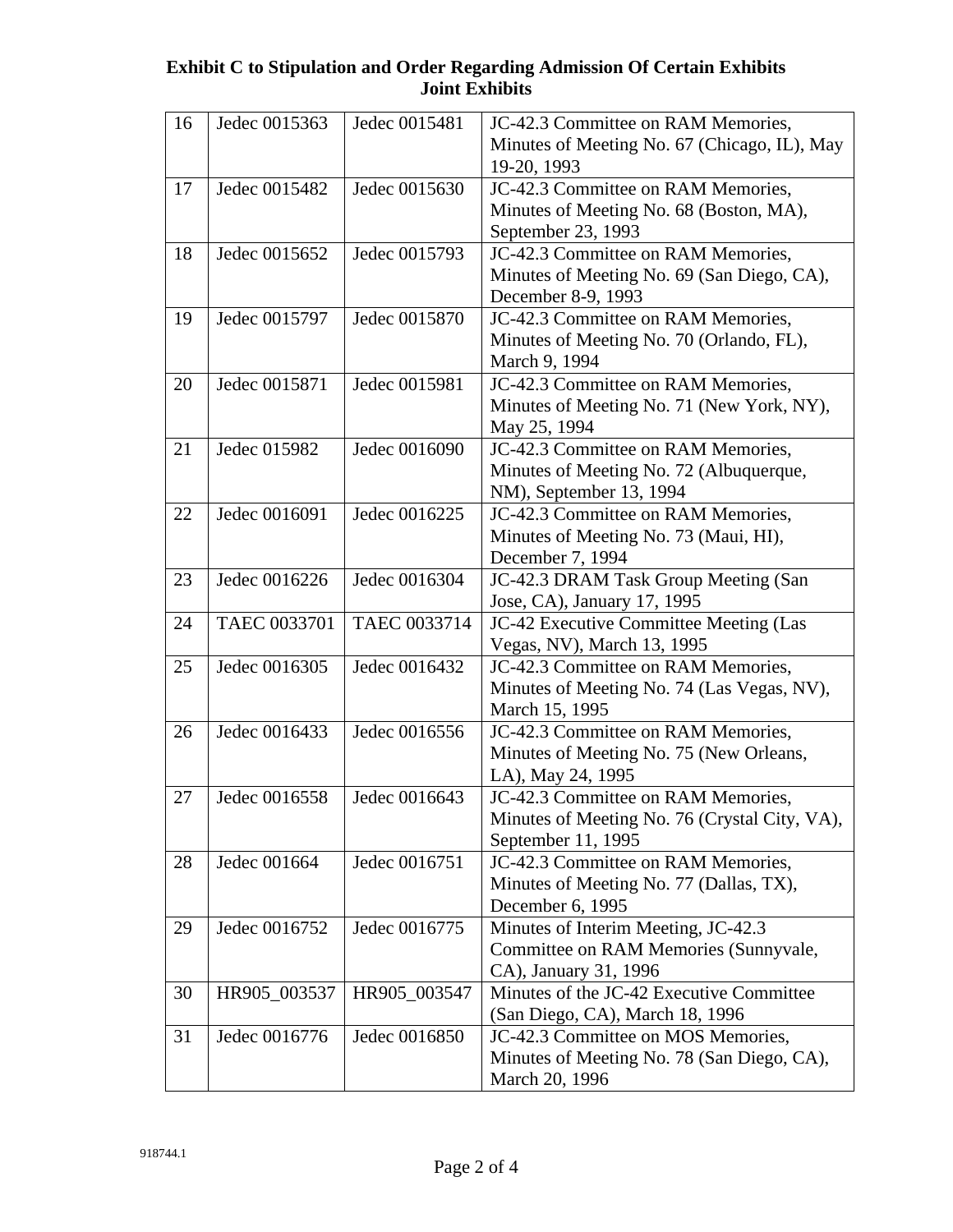| 32 | TAEC 0035277  | TAEC 0035286  | JC-42 Executive Committee Meeting           |
|----|---------------|---------------|---------------------------------------------|
|    |               |               | (Portland, OR), June 3, 1996                |
| 33 | Jedec 0016851 | Jedec 0016964 | JC-42.3 Committee on RAM Memories,          |
|    |               |               | Minutes of Meeting No. 79 (Portland, OR),   |
|    |               |               | June 5, 1996                                |
| 34 | Jedec 0016965 | Jedec 0017039 | JC-42.3 Committee on RAM Memories,          |
|    |               |               | Minutes of Meeting No. 80 (Cambridge, MA),  |
|    |               |               | September 18, 1996                          |
| 35 | Jedec 0017040 | Jedec 0017147 | JC-42.3 Committee on RAM Memories,          |
|    |               |               | Minutes of Meeting No. 81 (Maui, HI),       |
|    |               |               | December 11, 1996                           |
| 36 | Jedec 0017148 | Jedec 0017262 | JC-42.3 Subcommittee on RAM Memories,       |
|    |               |               | Minutes of Meeting No. 82 (Ft. Lauderdale,  |
|    |               |               | FL), March 13-14, 1997                      |
| 37 | Jedec 0017263 | Jedec 0017326 | JC-42.3 Committee, Minutes of Special       |
|    |               |               | Meeting on DDR RAM (Santa Clara, CA),       |
|    |               |               | April 4, 1997                               |
| 38 | Jedec 0017328 | Jedec 0017418 | JC-42.3 Subcommittee on RAM Memories,       |
|    |               |               | Minutes of Meeting No. 83 (Seattle, WA),    |
|    |               |               | June 4-5, 1997                              |
| 39 | Jedec 0017419 | Jedec 0017496 | JC-42.3 Subcommittee on RAM Memories,       |
|    |               |               | Minutes of Interim Meeting (Las Vegas, NV), |
|    |               |               | July 17, 1997                               |
| 40 | Jedec 0017497 | Jedec 0017586 | JC-42.3 Subcommittee on RAM Memories,       |
|    |               |               | Minutes of Meeting No. 84 (Taipei, Taiwan), |
|    |               |               | September 18, 1997                          |
| 41 | Jedec 0017587 | Jedec 0017764 | JC-42.3 Committee on RAM Memories,          |
|    |               |               | Minutes of Meeting No. 85 (Tempe, AZ),      |
|    |               |               | December 9-10, 1997                         |
| 42 | Jedec 0017765 | Jedec 0017873 | JC-42.3 Committee on RAM Memories,          |
|    |               |               | Minutes of Meeting No. 86 (Orlando, FL),    |
|    |               |               | March 3, 1998                               |
| 43 | Jedec 0017874 | Jedec 0017939 | JC-42.3 Committee on RAM Memories,          |
|    |               |               | Minutes of Meeting No. 87 (Albuquerque,     |
|    |               |               | NM), June 2-3, 1998                         |
| 44 | Jedec 0017940 | Jedec 0018011 | JC-42.3 Committee on RAM Memories,          |
|    |               |               | Minutes of Meeting No. 88 (Seattle, WA),    |
|    |               |               | September 15, 1998                          |
| 45 | Jedec 0018012 | Jedec 0018082 | JC-42.3 Committee on RAM Memories,          |
|    |               |               | Minutes of Meeting No. 89 (San Diego, CA),  |
|    |               |               | December 8-9, 1998                          |
| 46 | Jedec 0018083 | Jedec 0018276 | JC-42.3 Committee on RAM Memories,          |
|    |               |               | Minutes of Meeting No. 90 (Las Vegas, NV),  |
|    |               |               | March 2-4, 1999                             |